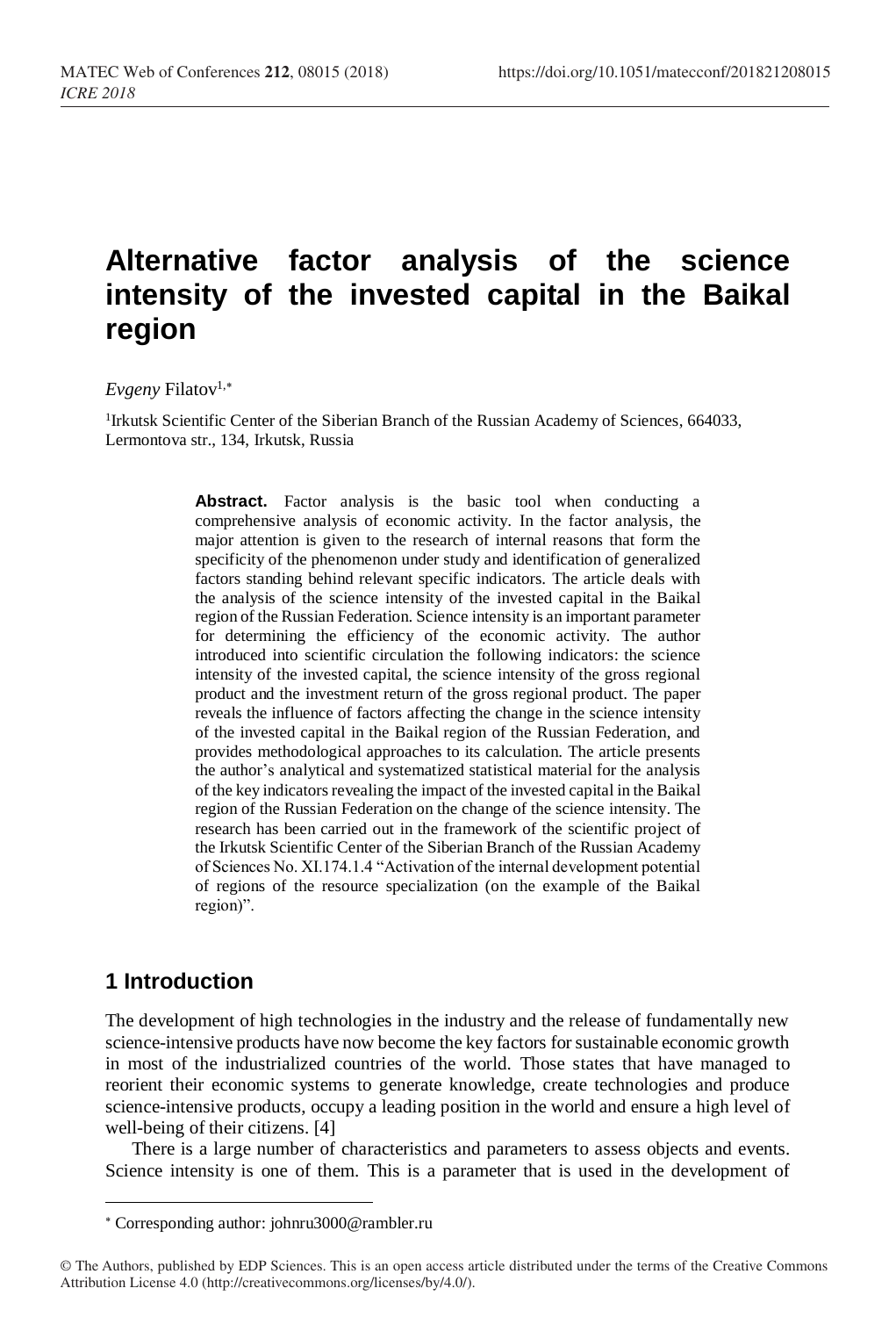products and technology in the production sphere. To obtain results, high technology implies the presence of investment in research.

It is known that science intensity is one of the leading factors of the product competitiveness. This is due to the activeness of the innovation activity. As a result, science has become not just one of the production resources, but also the key factor of the economic growth.

#### **2 Materials and methods**

For the factor analysis of the science intensity of the invested capital, three indicators have been used: gross regional product (GRP), internal current expenditure on research and development, and investment in the fixed assets. The growth of GRP of the Baikal region of the Russian Federation looks stable, but this growth is artificial, since the main reason for this stable growth lies in the high volatility of the Russian currency.

Further, based on the methods of deterministic (functional) factor analysis developed by the author [2, 3], we estimate the degree of influence of the two factors on the change of the science intensity of the invested capital of the Baikal region of the Russian Federation.

The initial data for an alternative factor analysis of the science intensity of the invested capital in the Baikal region of the Russian Federation are presented in the Table 1.

| No.                           | <b>Indicators</b>                                                                        | Fact<br><sub>or</sub><br>No. | 2014<br>$(0)*$ | 2015<br>$(I)$ ** | Deviation $(\Delta)$<br>*** |
|-------------------------------|------------------------------------------------------------------------------------------|------------------------------|----------------|------------------|-----------------------------|
| $\mathbf{1}$                  | $VRP$ – gross regional product<br>(GRP), million rub.                                    |                              | 1 337 651.2    | 1466546.1        | 128 894.9                   |
| $\mathfrak{D}_{\mathfrak{p}}$ | $VTZN$ – internal<br>current<br>expenditure on research and<br>development, million rub. |                              | 5 8 5 3 . 7    | 5 5 9 6 .4       | $-257.3$                    |
| 3                             | $IOK -$ investments in the fixed<br>assets, million rub.                                 |                              | 320 667        | 318 577          | $-2090$                     |
| $\overline{4}$                | $NE_{IK}$ – science intensity of the<br>invested capital<br>$(2/3) = (5 * 6)$            |                              | 0.018255       | 0.017567         | $-0.000688$                 |
| 5                             | $NE_{VRP}$ – science intensity of<br>GRP(2/1)                                            | $F_I$                        | 0.004376       | 0.003816         | $-0.000560$                 |
| 6                             | $IO_{VRP}$ – investment return of<br>GRP(1/3)                                            | $\mathbf{F}_2$               | 4.171465       | 4.603427         | 0.431962                    |

**Table 1.** Baseline data for the factor analysis.

where:

\* **0** - past (basic) period (year), taken as a reference base; \*\* **I** - reported (current) period (year);

\*\*\* Δ - change for the period calculated as the difference between the fact and the plan (**I - 0**).

The author has introduced into scientific circulation the indicator of the science intensity of the invested capital  $(NE_{IK})$ , which is calculated as the ratio of the internal current expenditures on research and development (*VTZN*) to the size of investments in the fixed assets (*IOK*).

The indicator of the science intensity of invested capital consists of a product of the two factors: the science intensity of GRP and the investment return of GRP.

The initial formula for the factor analysis of the science intensity of the invested capital  $(NE_{IK})$  will have the following form (formula 1):

$$
NE_{IK} = \frac{VTZN}{VRP} * \frac{VRP}{IOK} = F_1 * F_2 \tag{1}
$$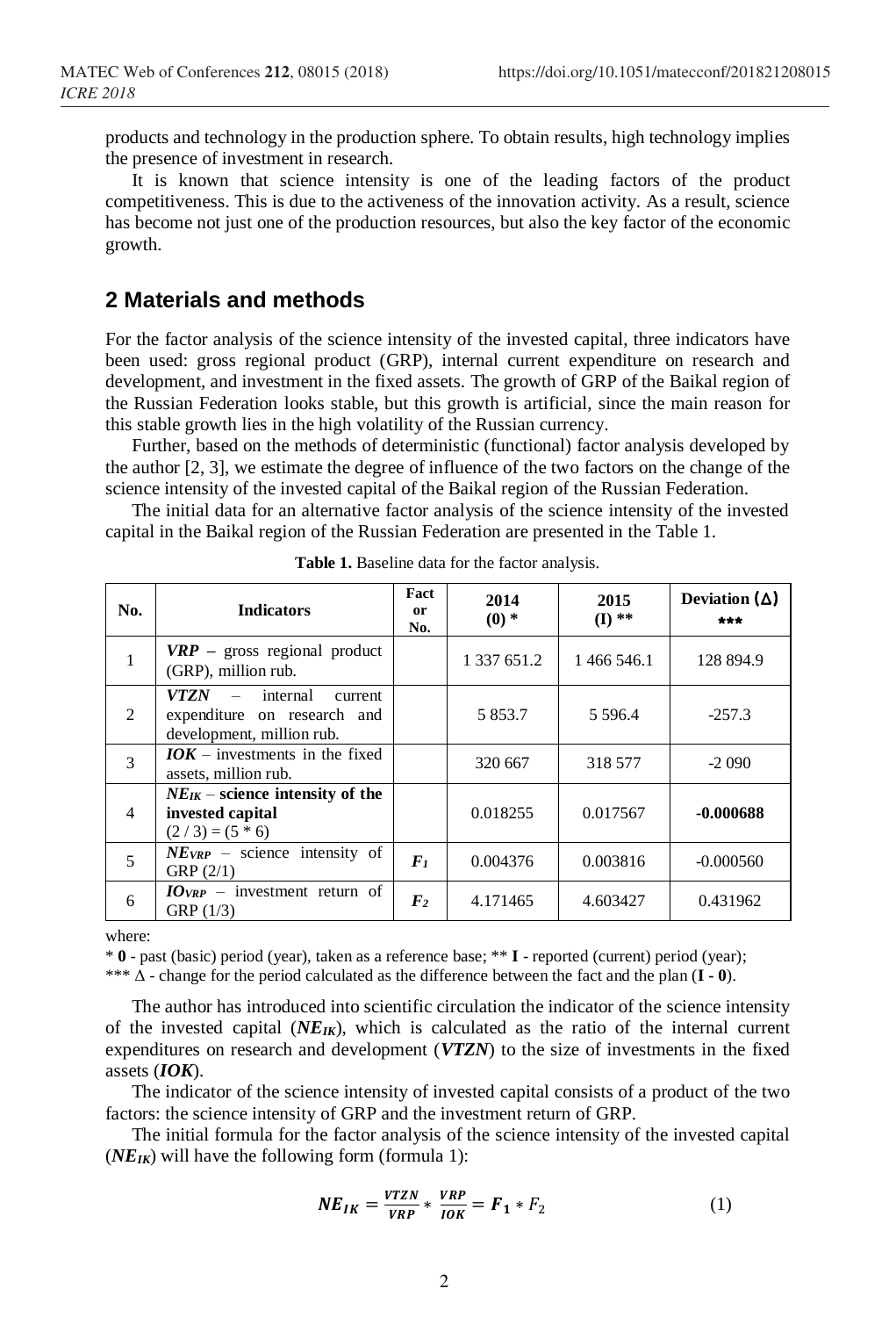The author has introduced into scientific circulation the indicator of the science intensity of GRP (*NEVRP*), which is calculated as the ratio of the internal current expenditures for the research and development (*VTZN*) to the size of the gross regional product (*VRP*). If in 2014 the science intensity of GRP in the Baikal region of the Russian Federation was 0.44%, in 2015 it decreased to 0.38%.

The author has introduced the indicator of GRP investment return  $(IO_{VRP})$ , which is calculated as the ratio of GRP (*VRP*) to the size of investment in the fixed assets (*IOK*). This indicator characterizes the efficiency of investment in the fixed assets. If in 2014 the investment return of the Baikal region GRP was 4.17, in 2015 it increased to 4.60.

The cumulative deviation by the resultant indicator (Δ*NEIK*) is determined by the formula  $2$ :

$$
\Delta NE_{IK} = \sum_{n=1}^{2} \Delta NE_{IK} (F_n) = \Delta NE_{IK} (F_1) + \Delta NE_{IK} (F_2)
$$
\n(2)

Auxiliary data on the comparative coefficients for the factor analysis are presented in the Table 2.

| <b>Comparison of</b><br>factors       | Signs for the<br>comparative<br>coefficients | Value    | The product of the<br>coefficients (value) |  |
|---------------------------------------|----------------------------------------------|----------|--------------------------------------------|--|
| $F_{I(1)}/F_{I(0)}$                   | A1                                           | 0.872018 |                                            |  |
| $\bm{F}_{1(0)}/\bm{F}_{1(1)}$         | A2                                           | 1.146765 | 1.00                                       |  |
| $F_{2 (I)}/F_{2 (0)}$                 | A٩                                           | 1.103552 |                                            |  |
| $\mathbf{F}_{2(0)}/\mathbf{F}_{2(0)}$ | AΔ                                           | 0.906165 | 1.00                                       |  |

**Table 2.** Multiple comparative coefficients by one factor.

The author's (alternative) methods of the factor analysis are presented in the Table 3.

Method No. 1.1 (formulas 1.1-1.3 in the Table 3) is based on the difference between the effective planned indicators, which is adjusted on the comparative coefficients  $(A_1)$ .

Method No. 1.2 (formulas 1.1-1.3 in the Table 3) is based on the difference between the effective actual indicators, which is adjusted on the comparative coefficients (A4).

Method No. 2.1 (formulas 3.1-3.3 in the Table 3) is based on the ratio of the departure of the original factor to the original plan factor multiplied by the planned performance indicator, which is adjusted on the comparative coefficient  $(A_1)$ .

Method No. 2.2 (formulas 4.1-4.3, in the Table 3) is based on the ratio of the departure of the original factor to the original actual factor multiplied by the actual performance indicator, which is adjusted on the comparative coefficient  $(A<sub>4</sub>)$ .

Method No. 3.1 (formulas 5.1-5.3 in the Table 3) is based on the difference between the effective actual and planned indicators, which is adjusted on the comparative coefficients  $(A_1)$ .

Method No. 3.2 (formulas 6.1-6.3 in the Table 3) is based on the difference between the effective actual and planned indicators, which is adjusted on the comparative coefficients  $(A_4)$ .

Method No. 4.1 (formulas 7.1-7.3 in the Table 3) is based on the ratio of the deviation of the effective factor to the difference between the effective actual and planned factors, which is adjusted on the comparative coefficient  $(A_1)$ .

Method No. 4.2 (formulas 8.1-8.3 in the Table 3) is based on the ratio of the deviation of the effective factor to the difference between the effective actual and planned factors, which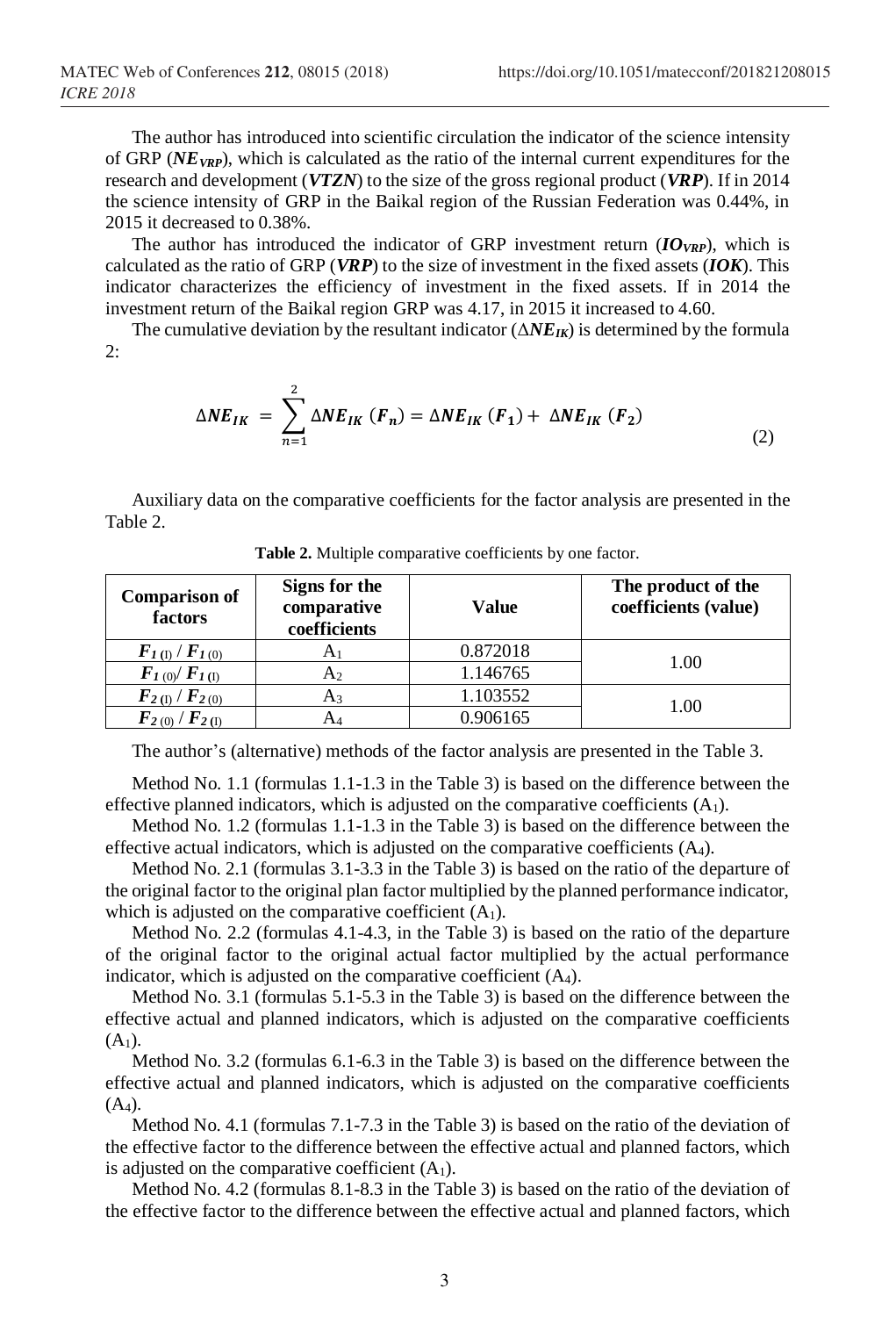is adjusted on the comparative coefficients  $(A_4)$ .

Method No. 5.1 (formulas 9.1-9.3 in the Table 3) is based on the ratio of the deviation of the effective factor to the difference between the actual performance factors, which is adjusted on the comparative coefficients  $(A_1)$ .

Method No. 5.2 (formulas 10.1-10.3 in the Table 3) is based on the ratio of the deviation of the effective factor to the difference between the planned performance factors, which is adjusted on the comparative coefficients (A4).

| Formula | <b>Formulas / calculations</b>                                                                                                  |                                   |
|---------|---------------------------------------------------------------------------------------------------------------------------------|-----------------------------------|
| number  | Main part of the formula                                                                                                        | <b>Correction</b><br>coefficients |
| 1.1     | $\Delta NE_{IK}$ (F <sub>1</sub> ) = $NE_{IK}$ (*(A <sub>1</sub> ) – $NE_{IK}$ (*)                                              |                                   |
| 1.2     | $\Delta NE_{IK}$ (F <sub>2</sub> ) = $(NE_{IK0}*(A_3) - NE_{IK0})*$                                                             | A <sub>1</sub>                    |
| 2.1     | $\Delta NE_{IK}$ (F <sub>1</sub> ) = ( $NE_{IK}$ <sub>I</sub> – $NE_{IK}$ <sub>I</sub> * (A <sub>2</sub> ))*                    | $A_4$                             |
| 2.2     | $\Delta NE_{IK}$ (F <sub>2</sub> ) = ( $NE_{IK}$ <sub>I</sub> – $NE_{IK}$ <sub>I</sub> * (A <sub>4</sub> )) <sup>*</sup>        |                                   |
| 3.1     | $\Delta NE_{IK}$ (F <sub>1</sub> ) = $(\Delta F_1 / F_{10}) * NE_{IK}$                                                          | $\qquad \qquad -$                 |
| 3.2     | $\Delta NE_{IK}$ (F <sub>2</sub> ) = $(\Delta F_2/F_{20}) * NE_{IK0})^*$                                                        | A <sub>1</sub>                    |
| 4.1     | $\Delta NE_{IK}$ (F <sub>1</sub> ) = $((\Delta F_1 / F_{1I}) * NE_{IKI})^*$                                                     | $A_4$                             |
| 4.2     | $\Delta NE_{IK}$ (F <sub>2</sub> ) = $(\Delta F_2 / F_2)$ * $NE_{IK}$                                                           |                                   |
| 5.1     | $\Delta NE_{IK}$ (F <sub>1</sub> ) = ( $NE_{IK1}$ <sup>*</sup> A <sub>4</sub> ) – $NE_{IK0}$                                    |                                   |
| 5.2     | $\Delta NE_{IK}$ (F <sub>2</sub> ) = (( $NE_{IK1}$ <sup>*</sup> A <sub>2</sub> ) – $NE_{IK0}$ ) <sup>*</sup>                    | A <sub>1</sub>                    |
| 6.1     | $\Delta NE_{IK}$ (F <sub>1</sub> ) = $(NE_{IK1} - (NE_{IK0} * A_3))$ *                                                          | $A_4$                             |
| 6.2     | $\Delta NE_{IK}$ (F <sub>2</sub> ) = $NE_{IK1}$ – ( $NE_{IK0}$ <sup>*</sup> A <sub>1</sub> )                                    | —                                 |
| 7.1     | $\Delta NE_{IK}$ (F <sub>1</sub> ) = $\Delta NE_{IK}$ – ( $NE_{IK}$ <sub>1</sub> – ( $NE_{IK}$ <sup>*</sup> A <sub>1</sub> )    | $\overline{\phantom{0}}$          |
| 7.2     | $\Delta NE_{IK}$ (F <sub>2</sub> ) = $\Delta NE_{IK} - (NE_{IK1} - (NE_{IK0} * A_3))$ *                                         | A <sub>1</sub>                    |
| 8.1     | $\Delta NE_{IK}$ (F <sub>1</sub> ) = $\Delta NE_{IK}$ – (( $NE_{IK}$ <sub>1</sub> *A <sub>2</sub> ) – $NE_{IK}$ <sub>0</sub> )* | $A_4$                             |
| 8.2     | $\Delta NE_{IK}$ (F <sub>2</sub> ) = $\Delta NE_{IK}$ – (( $NE_{IK}$ <sub>1</sub> *A <sub>4</sub> ) – $NE_{IK}$ <sub>0</sub> )  |                                   |
| 9.1     | $\Delta NE_{IK}(F_1) = \Delta NE_{IK} - (NE_{IK1} - (NE_{IK1} * A_4))$                                                          |                                   |
| 9.2     | $\Delta NE_{IK}$ (F <sub>2</sub> ) = $\Delta NE_{IK}$ – ( $NE_{IK}$ <sub>1</sub> – ( $NE_{IK}$ <sub>1</sub> *A <sub>2</sub> ))  | A <sub>1</sub>                    |
| 10.1    | $\Delta NE_{IK}$ (F <sub>1</sub> ) = $\Delta NE_{IK}$ – (( $NE_{IK}$ <sub>0</sub> *A <sub>3</sub> ) – $NE_{IK}$ <sub>0</sub> )* | $A_4$                             |
| 10.2    | $\Delta NE_{IK}$ (F <sub>2</sub> ) = $\Delta NE_{IK}$ – (( $NE_{IK}$ <sub>0</sub> *A <sub>1</sub> ) – $NE_{IK}$ <sub>0</sub> )  | $\overline{\phantom{m}}$          |

**Table 3.** Methods of the alternative factor analysis using comparative coefficients.

## **3 Results**

The result by the methods 1.1, 2.1, 3.1, 4.1, 5.1 is presented in the Table 4; the result by the methods 1.2, 2.2, 3.2, 4.2, 5.2 is presented in the Table 5.

| No. | Main part of the formula                       | <b>Correction coefficients</b> |   | <b>Result</b> |
|-----|------------------------------------------------|--------------------------------|---|---------------|
|     | $\Delta NE_{IK}$ (F <sub>1</sub> ) = -0.002336 |                                |   | $-0.002336$   |
|     | $\Delta NE_{IK}$ (F <sub>2</sub> ) = 0.001890  | 0.872018                       | А | 0.001648      |
|     | $-0.000446$                                    |                                |   | -0.000688     |

**Table 4.** Result by the methods 1.1, 2.1, 3.1, 4.1, 5.1.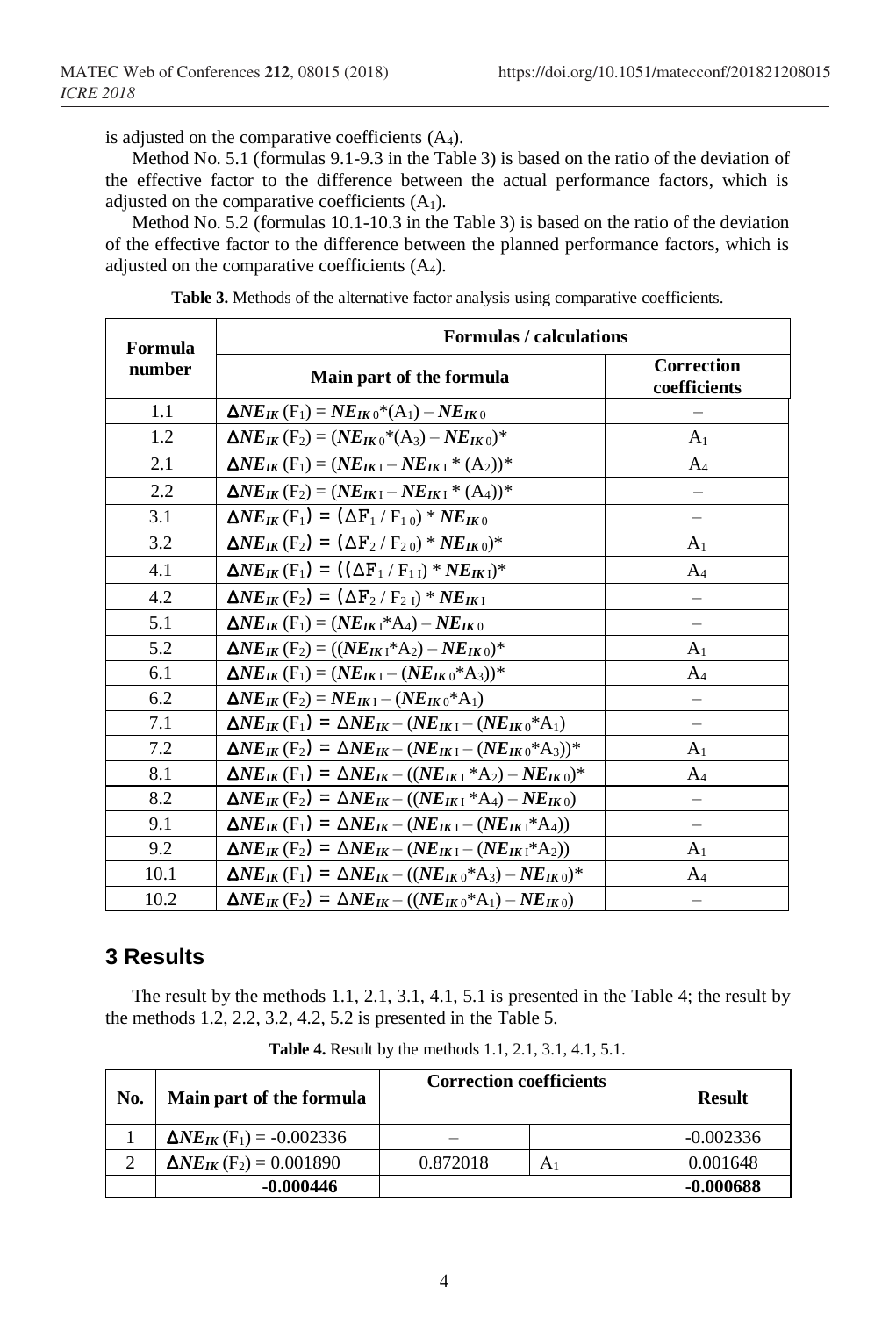| No. | Main part of the formula                       | <b>Correction coefficients</b> | <b>Resut</b> |             |
|-----|------------------------------------------------|--------------------------------|--------------|-------------|
|     | $\Delta NE_{IK}$ (F <sub>1</sub> ) = -0.002578 | 0.906165                       | A4           | $-0.002336$ |
| 2   | $\Delta NE_{IK}$ (F <sub>2</sub> ) = 0.001648  |                                |              | 0.001648    |
|     | $-0.000930$                                    |                                |              | $-0.000688$ |

**Table 5.** Result by the methods 1.2, 2.2, 3.2, 4.2, 5.2.

The factor analysis makes it possible to obtain a quantitative estimate of the influence of the factors' deviations on the deviation of the value of the indicator under study. As it is seen from the final result in the Tables 1, 4, 5, the goal of the analysis is achieved - the determination of the influence of factors is revealed without deviations.

Based on the results of the analysis, the following factors influenced the change in the science intensity of invested capital (Δ*NEIK*) of the Baikal region of the Russian Federation in the amount of -0.0688%:

- decrease in the science intensity of GRP of the Baikal region of the Russian Federation  $(F<sub>I</sub>)$  by -0.00056 reduced the indicator under study by -0.2336%;

- increase in investment return of GRP of the Baikal region of the Russian Federation (*F2*) by 0.431962 increased the indicator under study by  $+$  0.1648%.

According to the results of the analysis, it is evident that in 2015 compared to 2014 there was an insignificant (almost zero) decrease in the science intensity of the economy of the Baikal region of the Russian Federation. This, in turn, allows suggesting that in 2015 after the financial crisis, no economic recovery in Russia as a whole and in the Baikal region in particular is observed.

# **4 Discussion**

The low volume of investments in science in the Russian Federation as a whole, and in the Baikal region in particular, forms insignificant indicators of the science intensity of the invested capital.

In addition, it can be concluded that the Russian economy entered a stage of stagnation, and the competitiveness of the Russian economy on the international arena decreased. The level of the material state of life of the population of the Russian Federation sharply decreased. By February 2016, due to the significant devaluation of the ruble, the average annual salary of an average Russian citizen (in terms of the US dollars) was inferior to that of in the PRC [5].

The following causes of the currency crisis in Russia at the end of 2014 are officially recognized: the global decline of the oil prices and the tightening of the anti-Russia economic sanctions due to the accession of the Crimea. But apart from the officially announced reasons for the currency crisis, there is also the activity of the currency speculators.

# **5 Conclusion**

An innovative type of the economic development is a prerequisite for the sustainable economic growth. Therefore, an innovative type of the economic development is a necessary condition for the sustainable growth and the exit from the stagnation. To develop an innovative type of economic development, it is necessary to create a clear strategy for the country's innovative development.

The structural crisis, initiated by the global economic imbalance, raised the question about